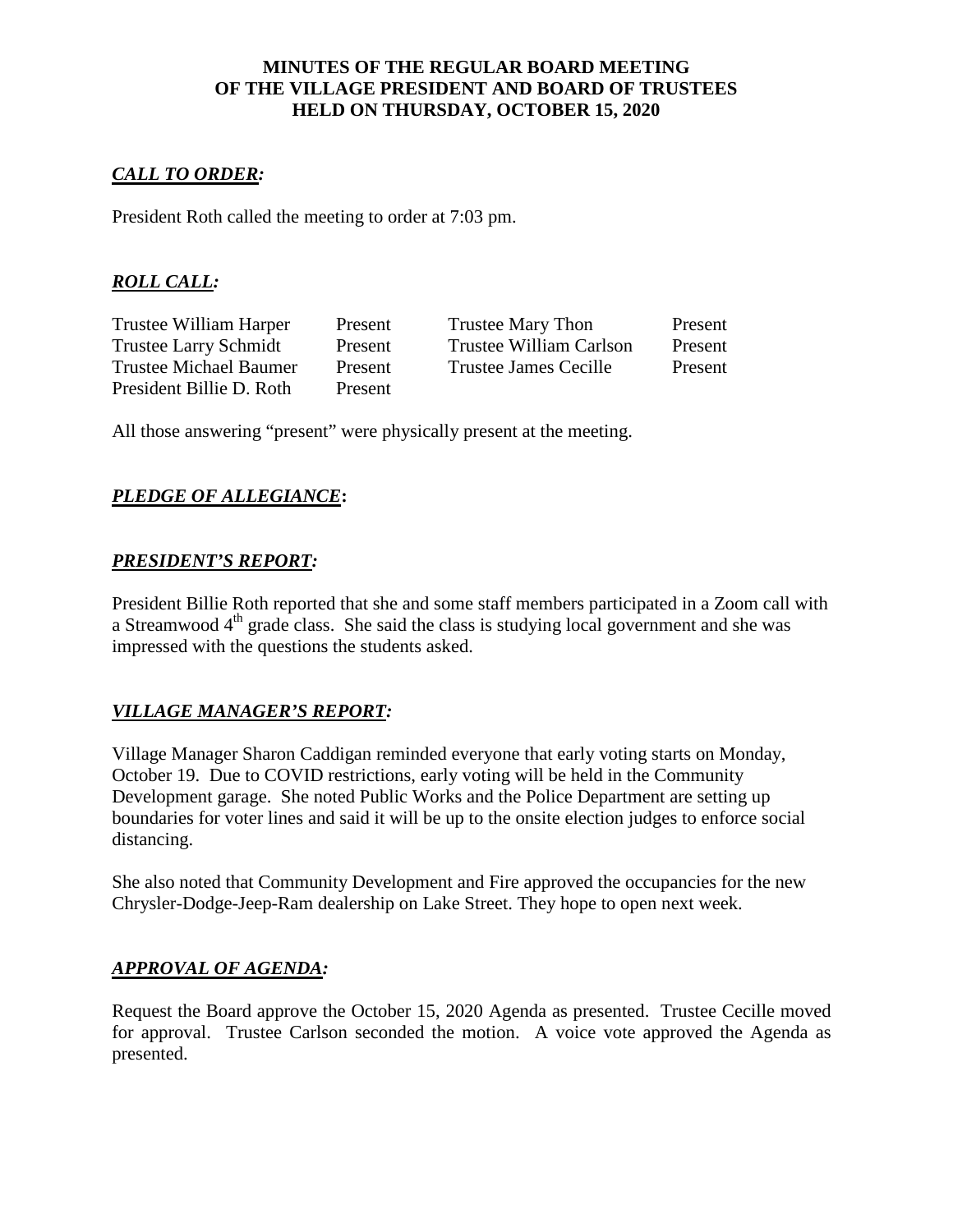# *APPROVAL OF THE MINUTES:*

Request the Board approve the Minutes of the Regular Board Meeting of October 1, 2020 as presented. Trustee Carlson moved for approval. Trustee Harper seconded the motion. A voice vote approved the Minutes as presented.

## *COMMUNITY DEVELOPMENT – Trustee Carlson/Trustee Harper*

#### A-20-088 Ordinance – Text Amendment – Title 10 – Subdivision Regulations

Request the Board approve an Ordinance entitled "AN ORDINANCE AMENDING SECTION 10-6-12 ENTITLED "WATER OR DETENTION FACILITIES" AND SECTION 10-8-2 ENTITLED "DEFINITIONS" OF TITLE 10 ENTITLED "LAND SUBDIVISIONS" OF THE VILLAGE CODE OF ORDINANCES OF THE VILLAGE OF STREAMWOOD." This Ordinance modifies the Land Subdivisions regulations to ensure consistency with recent Metropolitan Water Reclamation District and Cook County standards regarding overall stormwater management in the Village.

Trustee Carlson presented the Ordinance for second reading and moved for approval. Trustee Cecille seconded the motion. ROLL CALL:

| Trustee Harper  | Aye | <b>Trustee Thon</b>      | Aye |
|-----------------|-----|--------------------------|-----|
| Trustee Schmidt | Aye | <b>Trustee Carlson</b>   | Aye |
| Trustee Baumer  | Aye | <b>Trustee Cecille</b>   | Aye |
| Motion carried. |     | <b>ORDINANCE 2020-26</b> |     |

### *PUBLIC WORKS – Trustee Baumer/Trustee Schmidt*

## A-20-092 Resolution – Intergovernmental Agreement with IDOT / Transportation Enhancement Program

Request the Board approve a Resolution entitled "A RESOLUTION OF THE VILLAGE OF STREAMWOOD, COOK COUNTY, ILLINOIS SUPPORTING THE SUBMISSION AND EXECUTION OF AN ILLINOIS TRANSPORTATION ENHANCEMENT PROGRAM (ITEP) APPLICATION AND AGREEMENT BETWEEN THE VILLAGE OF STREAMWOOD AND THE ILLINOIS DEPARTMENT OF TRANSPORTATION." This Resolution is in support of the submission of an Illinois Transportation Enhancement Program (ITEP) Application to the Illinois Department of Transportation for path and sidewalk improvements at the intersection of Irving Park and Bartlett Roads.

Trustee Baumer presented the Resolution and moved for approval. Trustee Harper seconded the motion. Public Works Director Matt Mann stated this is only an application and there is no cost to the Village at this time. The project is part of an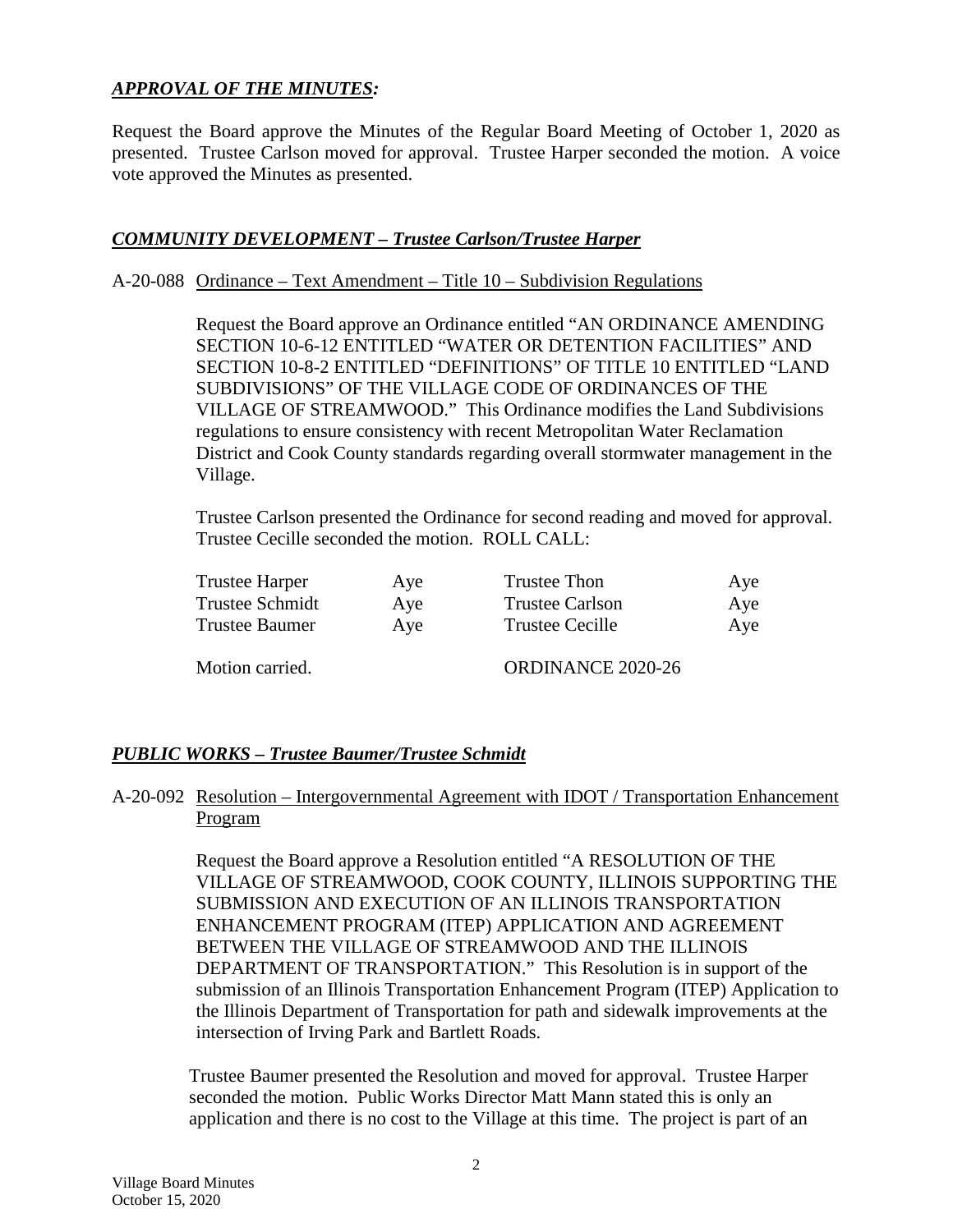intergovernmental improvement agreement, with the Village responsible for 20% of the cost and the Federal Government responsible for 80% of the cost. ROLL CALL:

| Trustee Thon           | Aye | <b>Trustee Schmidt</b>    | Aye |
|------------------------|-----|---------------------------|-----|
| <b>Trustee Carlson</b> | Aye | <b>Trustee Baumer</b>     | Aye |
| Trustee Cecille        | Aye | <b>Trustee Harper</b>     | Aye |
| Motion carried.        |     | <b>RESOLUTION 2020-35</b> |     |

## A-20-093 Resolution – Intergovernmental Agreement with IDOT / Transportation Enhancement Program

Request the Board approve a Resolution entitled "A RESOLUTION AUTHORIZING THE VILLAGE TO APPLY FOR ITEP (ILLINOIS TRANSPORTATION ENHANCEMENT PROGRAM) FUNDING FOR THE ILLINOIS ROUTE 59 PEDESTRIAN / BICYCLE OVERPASS AND TO SUPPORT APPROPRIATE FUNDING." This Resolution is in support of the submission of an Illinois Transportation Enhancement Program (ITEP) Application to the Illinois Department of Transportation for the Route 59 Pedestrian / Bicycle Overpass Project.

Trustee Baumer presented the Resolution and moved for approval. Trustee Schmidt seconded the motion. Public Works Director Matt Mann stated this is only an application and there is no cost to the Village at this time. The application will include the bridges, boardwalk, trails, and enhancements along Poplar Creek. The project will also include a truss bridge over Route 59 and Poplar Creek, and another bridge over the creek near Madison. The estimated cost of Phase 2 and 3 including engineering is \$6,900,000. The ITEP application will request \$2,000,000 which is the maximum amount allowable. The Village will also be applying for additional funding. Trustee Schmidt asked if this would include an entrance to the strip mall. Mr. Mann replied that it would. ROLL CALL:

| Trustee Schmidt       | Aye | <b>Trustee Carlson</b>    | Aye |
|-----------------------|-----|---------------------------|-----|
| <b>Trustee Baumer</b> | Aye | <b>Trustee Cecille</b>    | Aye |
| <b>Trustee Harper</b> | Aye | <b>Trustee Thon</b>       | Aye |
| Motion carried.       |     | <b>RESOLUTION 2020-36</b> |     |

## *PUBLIC SAFETY - Trustee Harper/Trustee Carlson*

#### I-20-001 Information Item – Blood Drive

The Streamwood Blood Commission will hold an expanded blood drive from Monday, October 26 through Saturday, November 7 at the Vitalant Donation Center located at 211 W. Golf Road in Schaumburg. This event replaces the Blood Drive originally scheduled to be held at the Police Department on October 28.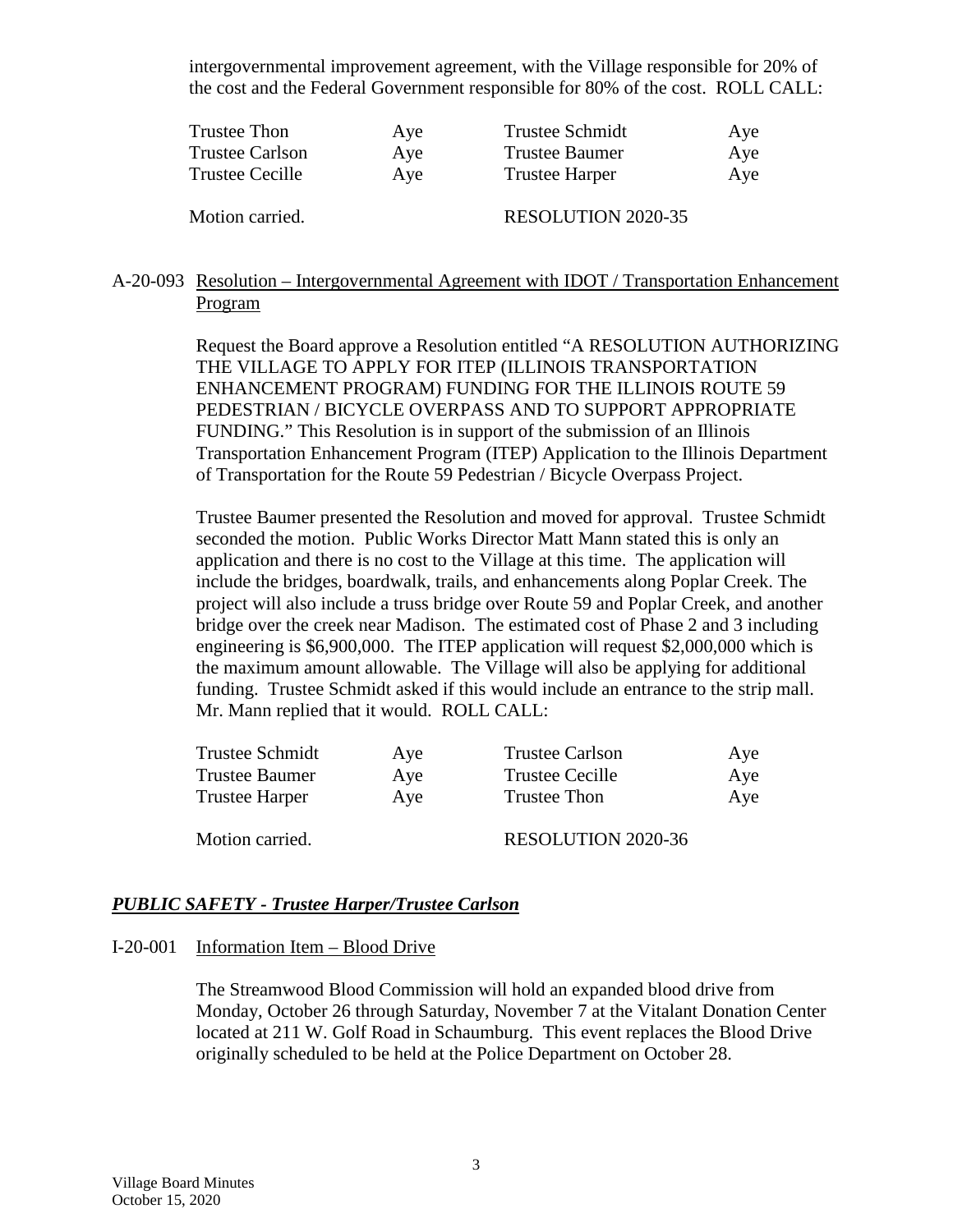# *LEGISLATIVE – Trustee Cecille/Trustee Thon*

## A-20-094 Resolution – Approval of 2021 Meeting and Holiday Calendar

Request the Board approve a Resolution entitled "A RESOLUTION APPROVING THE VILLAGE OF STREAMWOOD 2021 MEETING AND HOLIDAY CALENDAR." This Resolution approves the 2021 meeting and holiday schedule for the Village of Streamwood.

Trustee Cecille presented the Resolution and moved for approval. Trustee Carlson seconded the motion. ROLL CALL:

| <b>Trustee Carlson</b> | Aye | <b>Trustee Baumer</b>     | Aye |
|------------------------|-----|---------------------------|-----|
| <b>Trustee Cecille</b> | Aye | <b>Trustee Harper</b>     | Aye |
| Trustee Thon           | Aye | <b>Trustee Schmidt</b>    | Aye |
| Motion carried.        |     | <b>RESOLUTION 2020-37</b> |     |

## *FINANCE - Trustee Schmidt/Trustee Baumer*

#### A-20-095 Motion – Approval of Semi-Monthly Expenditures

Request the Board approve the semi-monthly expenditures in the amount of \$1,497,323.92 which represents the total of the schedule of bills dated October 15, 2020.

| General Fund                         | \$421,604.85   |
|--------------------------------------|----------------|
| <b>Wetland Special Service Areas</b> | 2,275.55       |
| Capital Replacement Fund             | 2,210.00       |
| <b>Street Improvement Fund</b>       | 350,937.40     |
| <b>Equipment Replacement Fund</b>    | 121,154.91     |
| <b>Facilities Replacement Fund</b>   | 4,200.00       |
| Water and Sewer Fund                 | 574,374.64     |
| Golf Fund                            | 19,196.57      |
| <b>Police Pension Fund</b>           | 695.00         |
| <b>Firefighters Pension Fund</b>     | 675.00         |
| Total                                | \$1,497,323.92 |

Trustee Schmidt moved for approval of the semi-monthly expenditures as presented. Trustee Cecille seconded the motion. Finance Director Josh Peacock mentioned this schedule of bills is slightly larger due to a payment to JAWA and health insurance payments. ROLL CALL:

| Trustee Baumer  | Aye | <b>Trustee Cecille</b> | Aye |
|-----------------|-----|------------------------|-----|
| Trustee Harper  | Aye | Trustee Thon           | Aye |
| Trustee Schmidt | Aye | Trustee Carlson        | Aye |

Motion carried.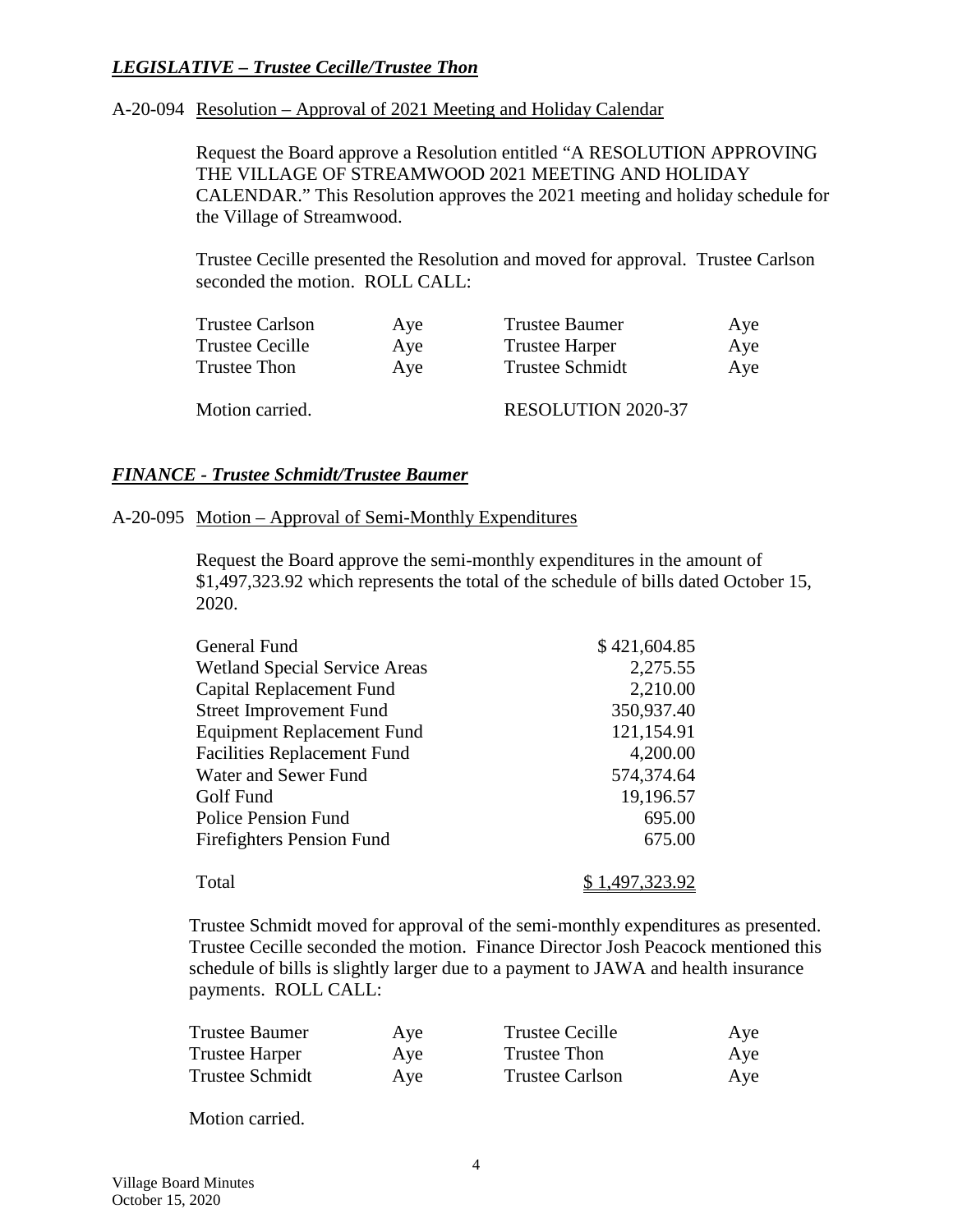### A-20-096 Resolution – Estimated Property Tax Levy

Request the Board approve a Resolution entitled "A RESOLUTION ESTIMATING THE PROPERTY TAXES TO BE LEVIED FOR THE 2020 PROPERTY TAX LEVY." This Resolution estimates the net tax levy for 2020 (payable in 2021) of \$12,425,204.00 which is less than the 2019 property tax extension.

Trustee Schmidt presented the Resolution and moved for approval. Trustee Carlson seconded the motion. Finance Director Josh Peacock stated Illinois state law requires that the amount of property taxes to be levied is estimated not less than 20 days before the adoption of the tax levy ordinance. Since the levy ordinance is scheduled to be approved on December 3, it's appropriate that this issue be considered on the October 15 agenda. Historically, the Village Board has kept the property tax levy equal to the prior year's extension. This year, the total proposed 2020 Property Tax Levy to be paid in 2021, is less than the 2019 Property Tax Levy. ROLL CALL:

| Trustee Cecille | Aye | <b>Trustee Harper</b>     | Aye |
|-----------------|-----|---------------------------|-----|
| Trustee Thon    | Aye | <b>Trustee Schmidt</b>    | Aye |
| Trustee Carlson | Aye | <b>Trustee Baumer</b>     | Aye |
| Motion carried. |     | <b>RESOLUTION 2020-38</b> |     |

### *COMMUNITY AFFAIRS - Trustee Thon/Trustee Cecille*

### A-20-097 Resolution – Approval of an Intergovernmental Agreement / Cook County Department of Public Health

Request the Board approve a Resolution entitled "A RESOLUTION APPROVING AND AUTHORIZING THE VILLAGE PRESIDENT TO EXECUTE ON BEHALF OF THE VILLAGE OF STREAMWOOD AN INTERGOVERNMENTAL AGREEMENT WITH COOK COUNTY FOR HEALTH INSPECTION SERVICES." This Resolution approves an Intergovernmental Agreement with Cook County to provide health and sanitation inspections at various establishments in the Village. The total cost for this service is estimated at \$26,000.00 per year, which is fully reimbursed through an establishment's business license.

Trustee Thon presented the Resolution and moved for approval. Trustee Schmidt seconded the motion. Community Development Director John Peterson said the Village has contracted with the Cook County Department of Public Health to provide sanitation inspections for food service and retail food sales establishments for more than 30 years. There are 130 food establishments in the Village, including schools, which require inspections twice a year, at a cost of \$100 per inspection. The cost is fully reimbursed by the food establishments. Each establishment is charged \$110 per inspection which covers the cost to the County as well as the Village's administrative fee.